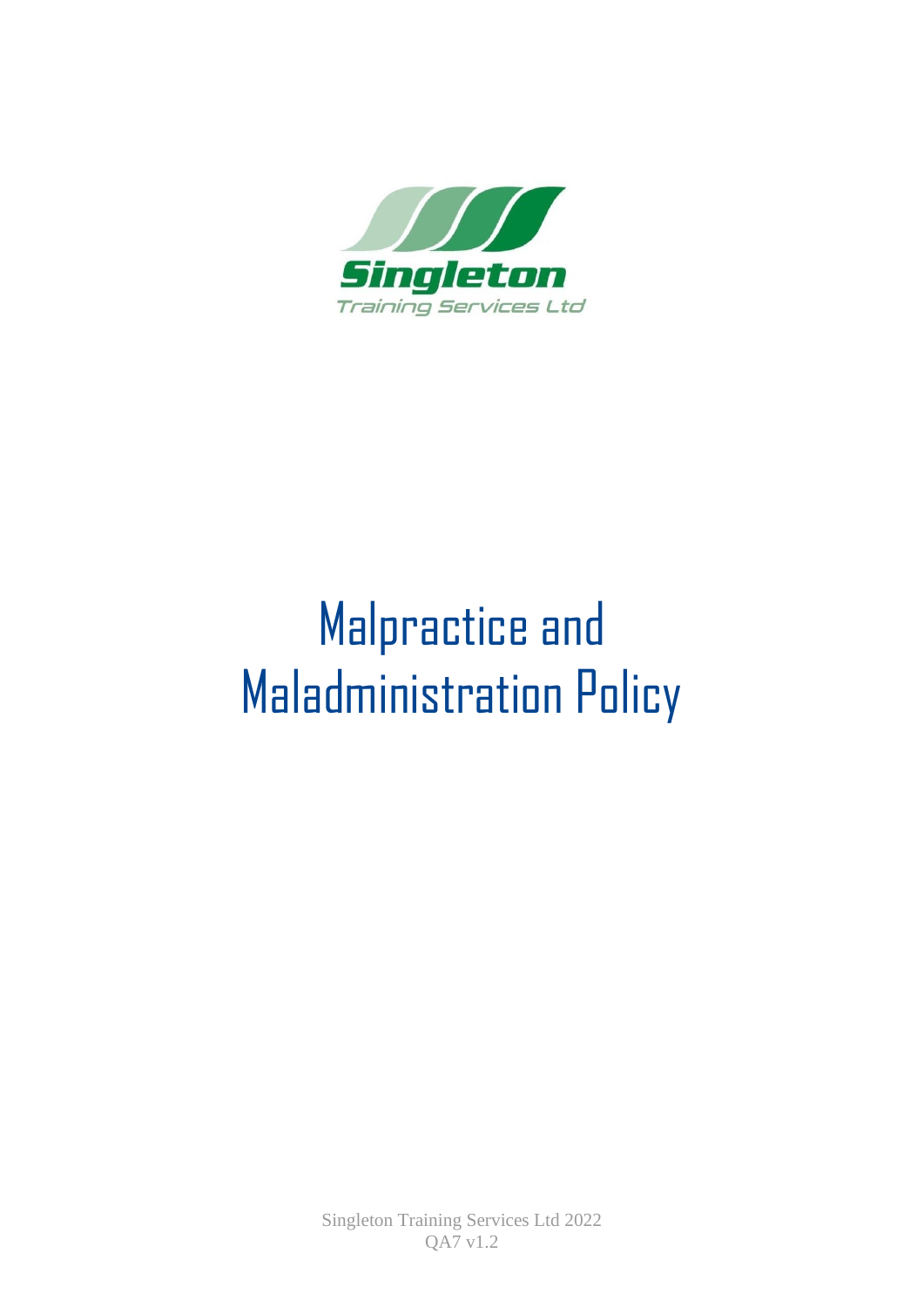# **Contents** Page

| 1. Introduction                                       | 03 |
|-------------------------------------------------------|----|
| 2. Malpractice & maladministration                    | 03 |
| 3. Examples of malpractice                            | 04 |
| 4. Examples of maladministration                      | 05 |
| 5. Reporting malpractice                              | 05 |
| 6. Allegations against a learner                      | 05 |
| 7. Process for making an allegation of malpractice or |    |
| maladministration                                     | 06 |
| 8. Policy Review                                      | 10 |
|                                                       |    |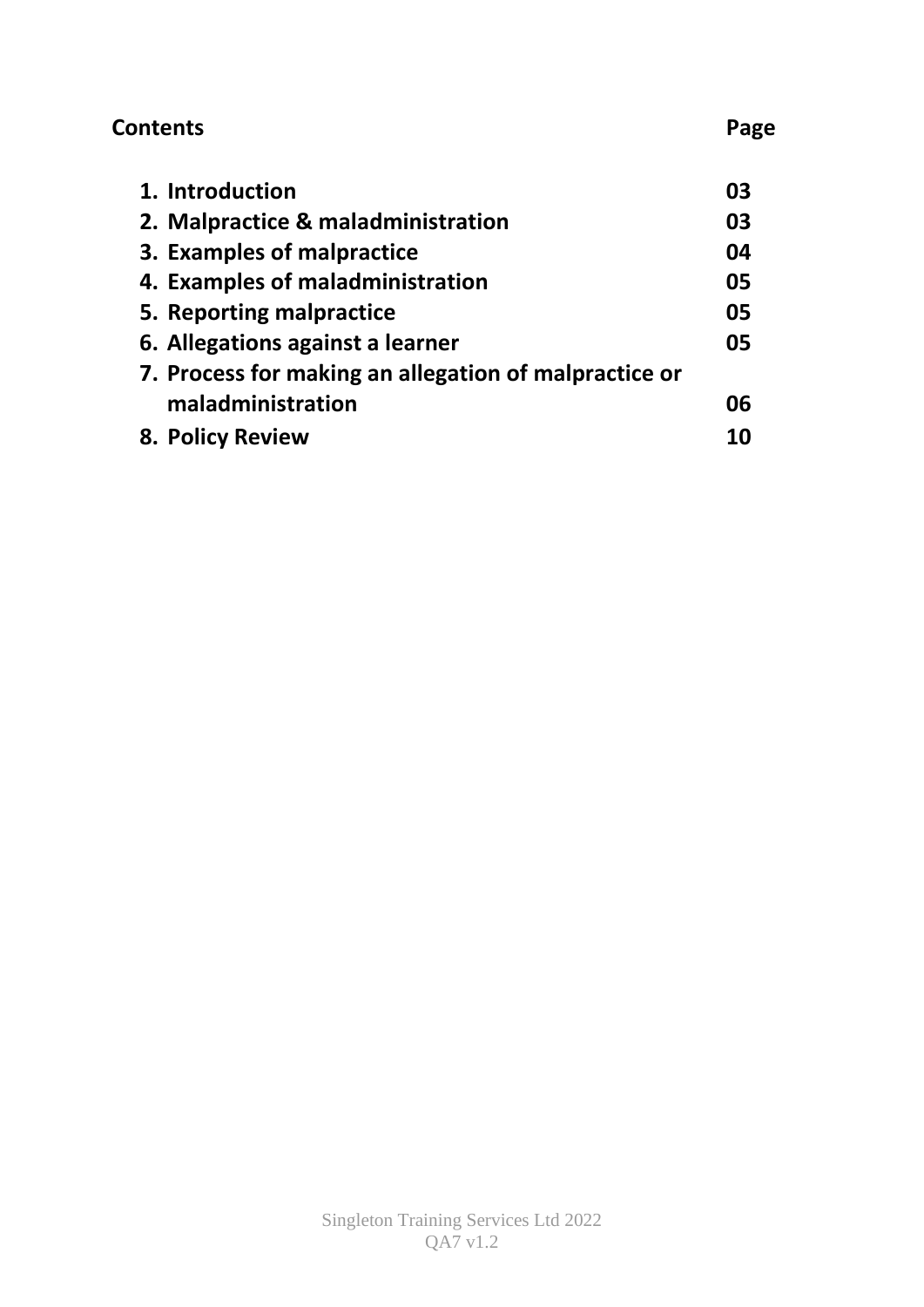## **1. Introduction**

Should malpractice or maladministration occur or be suspected, this document sets out the procedures to be used to report directly to Nigel Singleton. The full support of trainers involved is of paramount importance in a matter of this type.

# **2. Malpractice and maladministration**

Malpractice and maladministration shall be deemed as the improper actions of learners, trainers, and anyone involved with providing qualifications, that would have an adverse effect on others and the integrity of the qualification.

#### **Definition of Malpractice**

Malpractice is essentially any activity or practice which deliberately contravenes regulations and compromises the integrity of the internal or external assessment process and/or the validity of certificates.

It covers any deliberate actions, neglect, default or other practice that compromises, or could compromise:

- the assessment process
- the integrity of a regulated qualification
- the validity of a result or certificate
- the reputation and credibility of [centre name] or
- the qualification or the wider qualifications community

Malpractice may include a range of issues from the failure to maintain appropriate records or systems, to the deliberate falsification of records in order to claim certificates.

For the purpose of this policy this term also covers misconduct and forms of unnecessary discrimination or bias towards certain or groups of learners.

#### **Definition of Maladministration**

Maladministration is essentially any activity or practice which results in noncompliance with administrative regulations and requirements and includes the application of persistent mistakes or poor administration.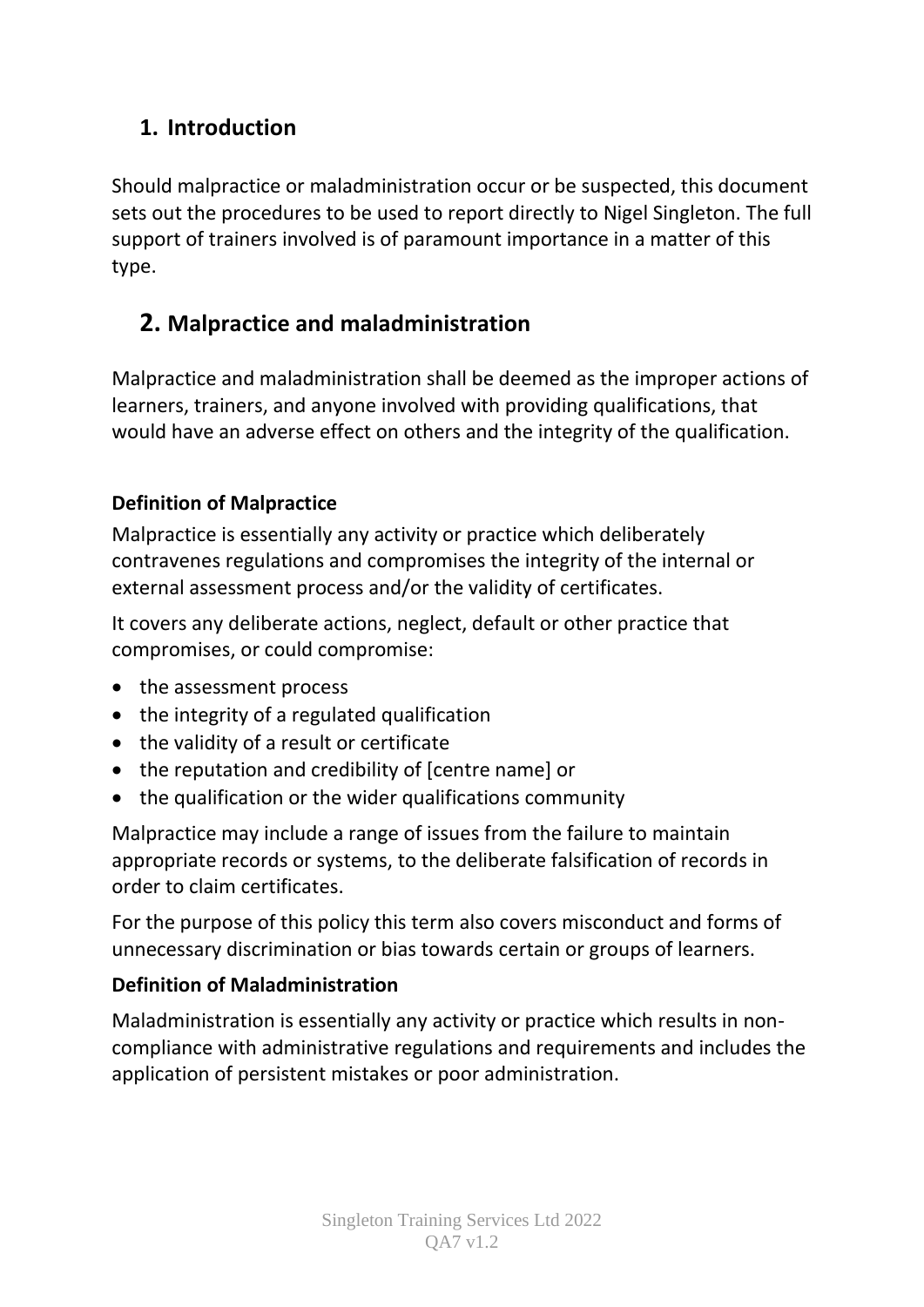## **3. Examples of malpractice**

Below are some examples of events which could lead to a report of malpractice or maladministration. Please note, this list is not exhaustive:

- Centre staff prompting or assisting learners during assessment
- Falsifying paperwork pertaining to a qualification
- Failure to provide relevant information required by the awarding body
- Overruling or ignoring guidance or policies provided by the awarding body
- Claiming invalid qualification results or certificates
- Breach of assessment security
- Failure to carry out internal assessment, internal moderation or internal verification in accordance with requirements
- Deliberate failure to adhere to learner registration and certification procedures.
- Deliberate failure to continually adhere to centre recognition and/or qualification approval requirements or actions assigned to your centre
- Deliberate failure to maintain appropriate auditable records, e.g. certification claims and/or forgery of evidence
- Fraudulent claim(s) for certificates
- Intentional withholding of information from us which is critical to maintaining the rigour of quality assurance and standards of qualifications
- Collusion or permitting collusion in exams/assessments
- Learners still working towards qualification after certification claims have been made
- Plagiarism by learners/staff
- Copying from another learner (including using ICT to do so).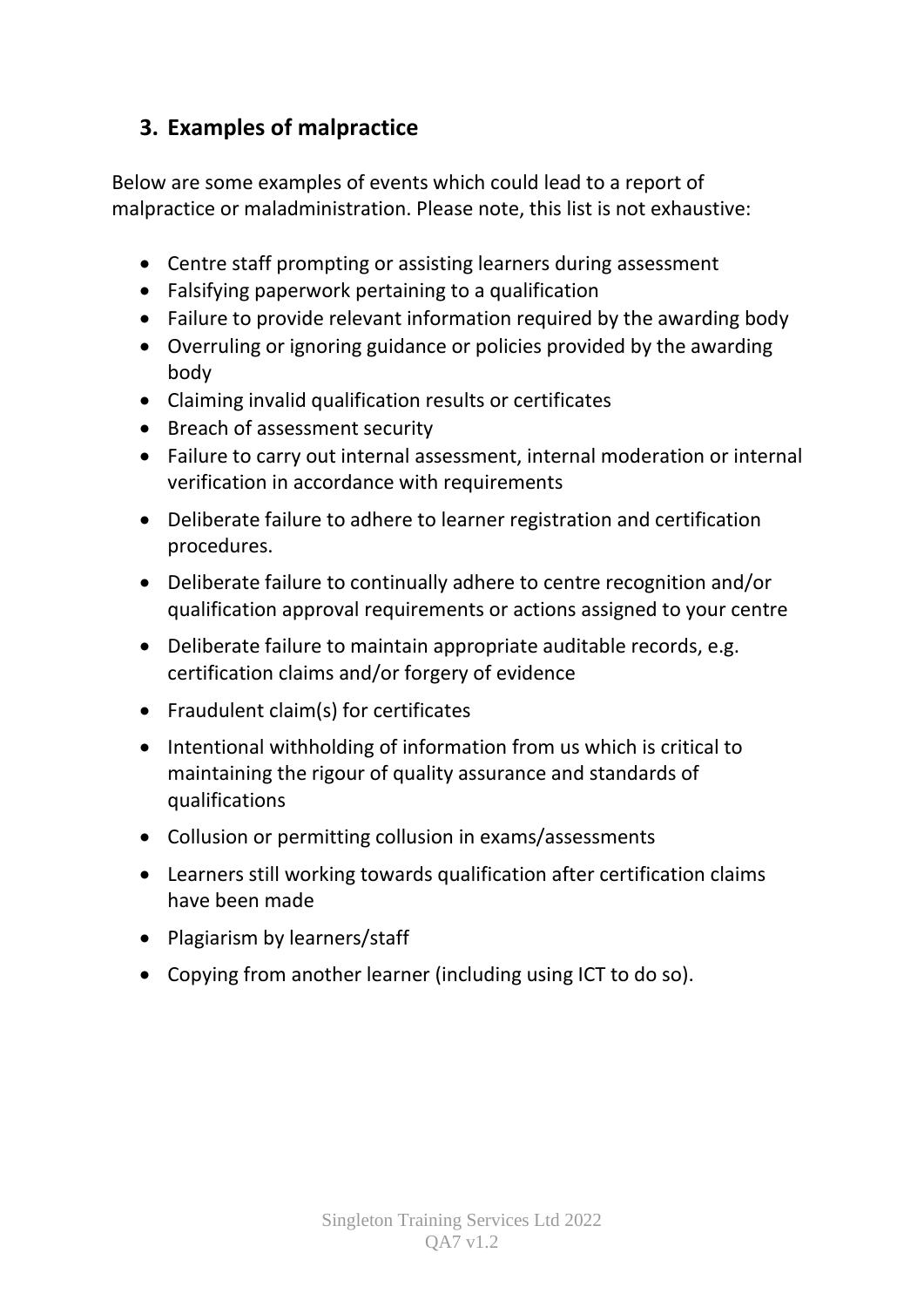## **4. Examples of maladministration**

- Persistent failure to adhere to our learner registration and certification procedures.
- Persistent failure to adhere to our centre recognition and/or qualification requirements and/or
- associated actions assigned to the centre
- Late learner registrations (both infrequent and persistent)
- Unreasonable delays in responding to requests and/or communications from regulators, Awarding Organisations or learners.
- Inaccurate claim for certificates
- Failure to maintain appropriate auditable records, e.g. certification claims and/or forgery of evidence
- Withholding of information, by deliberate act or omission.

## **5. Reporting malpractice**

Singleton Training Services Ltd will report any case of malpractice or maladministration to the awarding body using the correct notification form from the awarding bodies web site.

## **6. Allegations against the learner**

If allegations are received against a learner, the following steps will be taken:

- 1. The allegation will be acknowledged by Singleton Training Services Ltd
- 2. Certification for the learner will be suspended
- 3. The allegation will be thoroughly investigated by Singleton Training Services Ltd
- 4. The findings of the investigation will be reported back to the learner within 14 days

If the allegations are confirmed, the following steps will be taken:

- 1. Singleton Training Services Ltd will notify the awarding body
- 2. Certification will remain suspended until the awarding body notifies the company of the correct course of action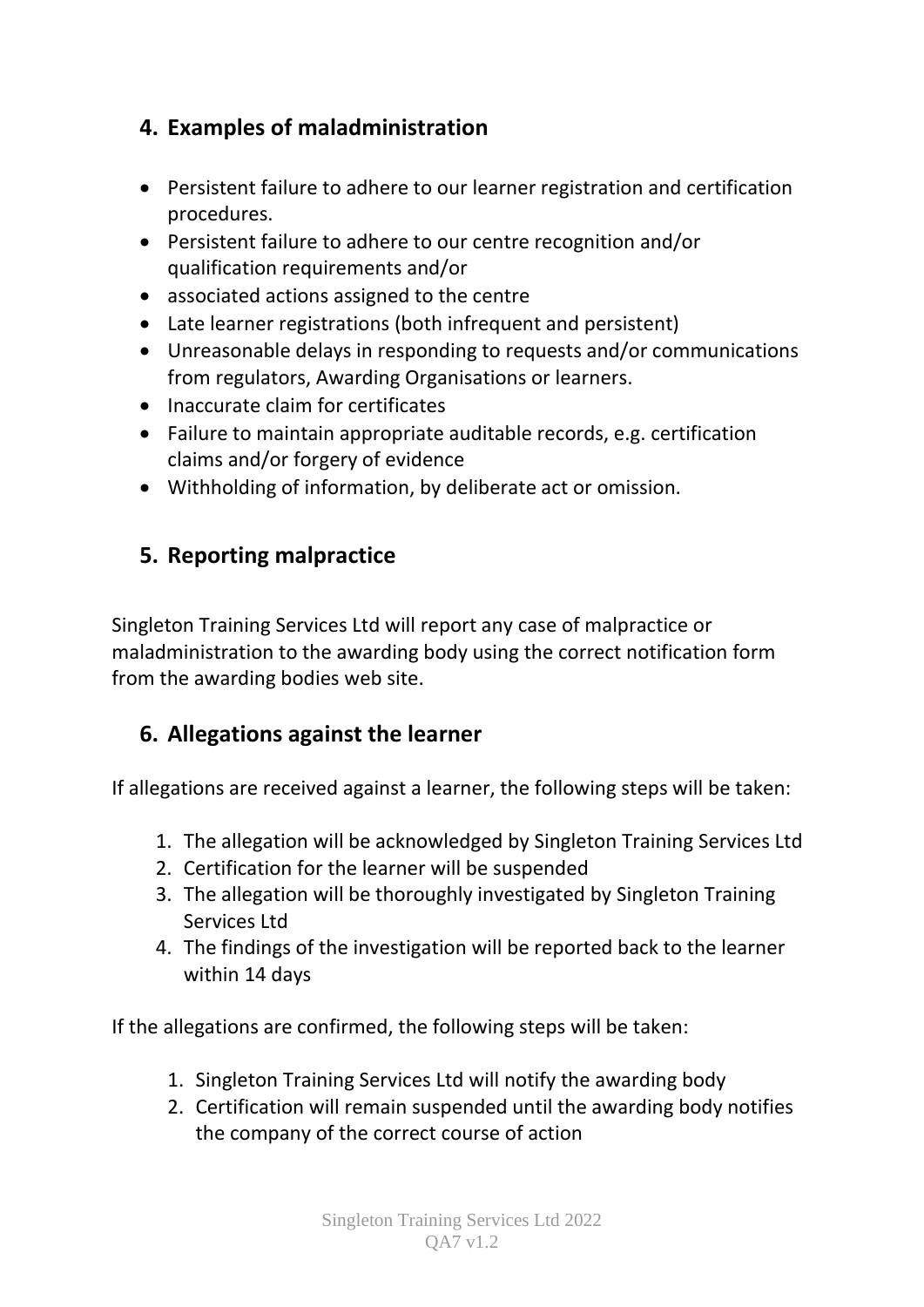3. The learner will be barred from completing any further courses with Singleton Training Services Ltd

## **7. Process for making an allegation of malpractice or maladministration**

Anybody who identifies or is made aware of suspected or actual cases of malpractice or maladministration at any time must immediately notify the Directors of Singleton Training Services Ltd In doing so they should put them in writing/email and enclose appropriate supporting evidence.

- All allegations must include (where possible):
- Learner's name and Singleton Training Services Ltd registration number
- Singleton Training Services Ltd staff members name and job role if they are involved in the case
- Details of the course/qualification affected or nature of the service affected
- Nature of the suspected or actual malpractice and associated dates details and outcome of any initial investigation carried out by the centre or anybody else involved in the case, including any mitigating circumstances

The Directors will then conduct an initial investigation to ensure that staff involved in the initial investigation are competent and have no personal interest in the outcome of the investigation.

In all cases of suspected malpractice and maladministration reported we'll protect the identity of the 'informant' in accordance with our duty of confidentiality and/or any other legal duty.

#### **Confidentiality and whistle blowing**

Sometimes a person making an allegation of malpractice or maladministration may wish to remain anonymous. if you are concerned about possible adverse consequences you may request that the Directors do not divulge your identity.

While we are prepared to investigate issues which are reported to us anonymously we shall always try to confirm an allegation by means of a separate investigation before taking up the matter with those to whom the allegation relates.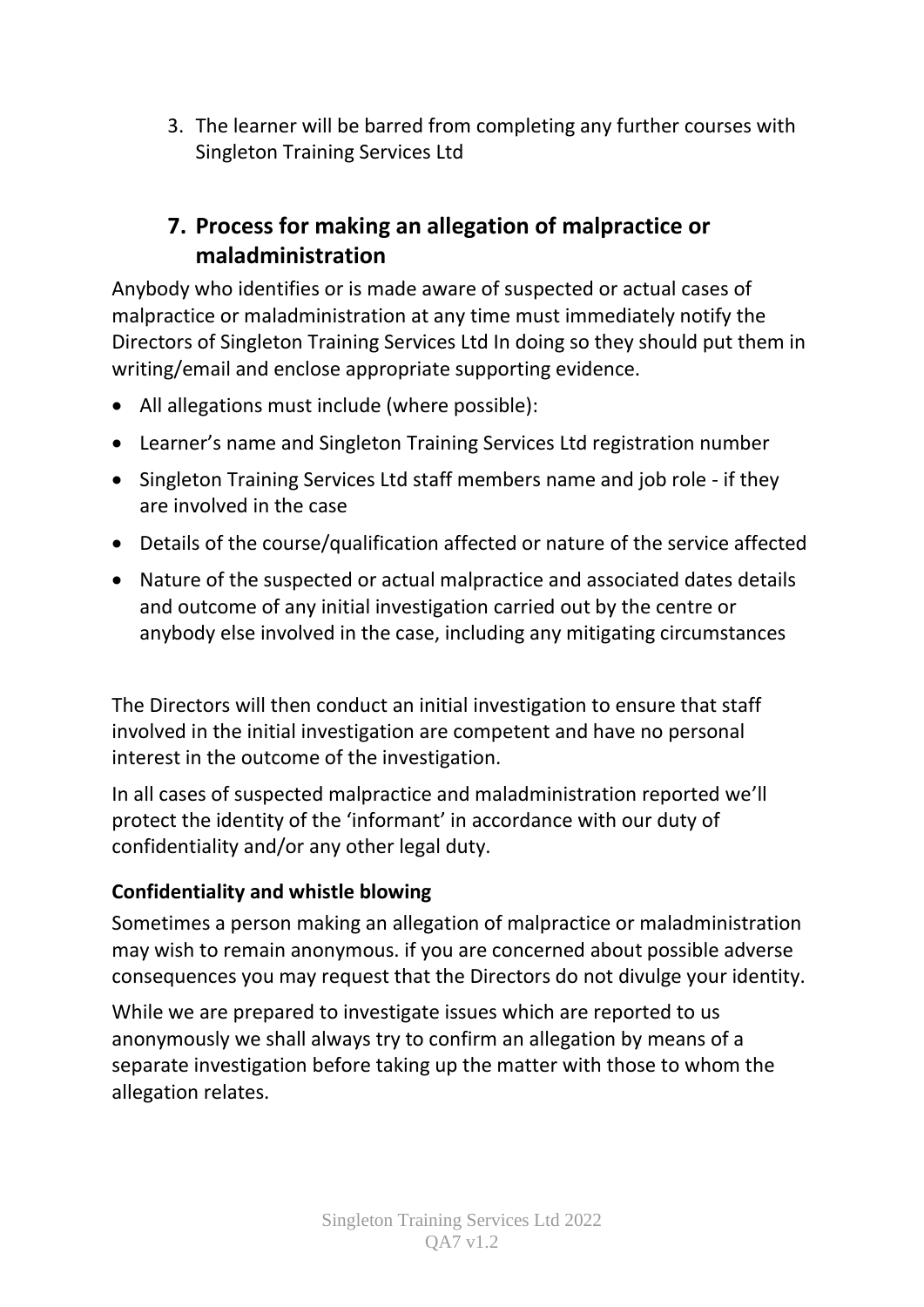#### **Responsibility for the investigation**

In accordance with regulatory requirements all suspected cases of maladministration and malpractice will be examined promptly by Singleton Training Services Ltd to establish if malpractice or maladministration has occurred and will take all reasonable steps to prevent any adverse effect from the occurrence as defined by Ofqual.

We will acknowledge receipt, as appropriate, to external parties within 48 hours.

Our Director will be responsible for ensuring the investigation is carried out in a prompt and effective manner and in accordance with the procedures in this policy and will allocate a relevant member of staff to lead the investigation and establish whether or not the malpractice or maladministration has occurred, and review any supporting evidence received or gathered by Singleton Training Services Ltd

#### **Notifying relevant parties**

Where applicable, our Director will inform the appropriate regulatory authorities if we believe there has been an incident of malpractice or maladministration which could either invalidate the award of a qualification or if it could affect another awarding organisation.

Where the allegation may affect another awarding organisation and their provision we will also inform them in accordance with the regulatory requirements and obligations imposed by the regulator Ofqual. If we do not know the details of organisations that might be affected we will ask Ofqual to help us identify relevant parties that should be informed.

#### **Investigation timelines and summary process**

We aim to action and resolve all stages of the investigation within 10 working days of receipt of the allegation.

The fundamental principle of all investigations is to conduct them in a fair, reasonable and legal manner, ensuring that all relevant evidence is considered without bias. In doing so investigations will be based around the following broad objectives:

- To establish the facts relating to allegations/complaints in order to determine whether any irregularities have occurred.
- To identify the cause of the irregularities and those involved.
- To establish the scale of the irregularities.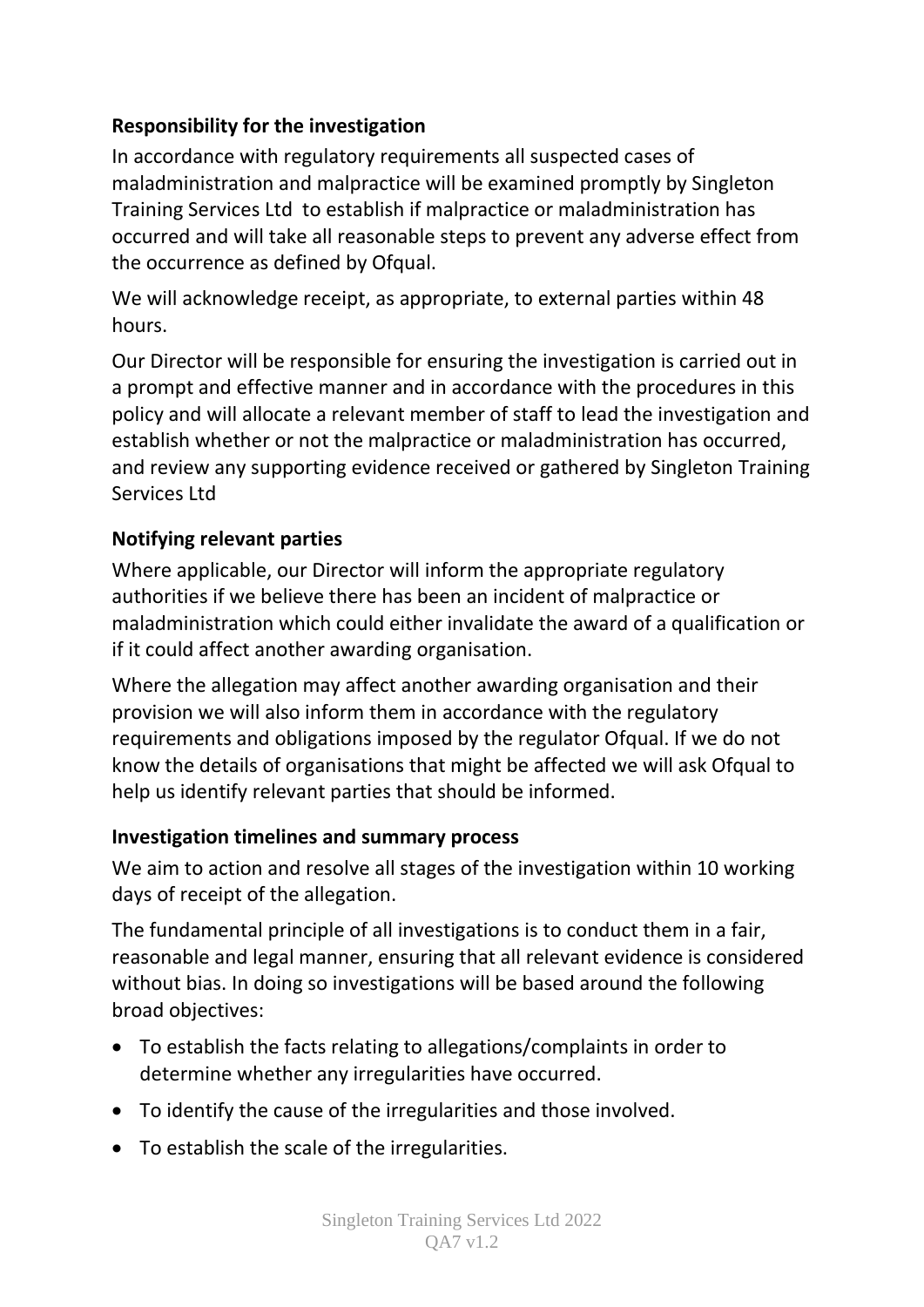- To evaluate any action already taken
- To determine whether remedial action is required to reduce the risk to current registered learners and to preserve the integrity of Singleton Training Services Ltd and the qualification.
- To identify any adverse patterns or trends.

The investigation may involve a request for further information from relevant parties and/or interviews with personnel involved in the investigation. Therefore, we will:

- Ensure all material collected as part of an investigation must be kept secure.
- If an investigation leads to invalidation of certificates, or criminal or civil prosecution, all records and original documentation relating to the case will be retained until the case and any appeals have been heard and for five years thereafter.
- Expect all parties, who are either directly or indirectly involved in the investigation, to fully co-operate with us.

Either at notification of a suspected or actual case of malpractice or maladministration and/or at any time during the investigation, we reserve the right to withhold a learner's, and/or cohort's, results.

Where a member of Singleton Training Services Ltd staff or a Singleton Training Services Ltd associate is under investigation we may suspend them or move them to other duties until the investigation is complete.

Throughout the investigation our Director will be responsible for overseeing the work of the investigation team to ensure that due process is being followed, appropriate evidence has been gathered and reviewed and for liaising with and keeping informed relevant external parties.

Investigation report

After an investigation, we'll produce a draft report for the parties concerned to check the factual accuracy. Any subsequent amendments will be agreed between the parties concerned and ourselves. The report will:

- Identify where the breach, if any, occurred.
- Confirm the facts of the case.
- Identify who is responsible for the breach (if any)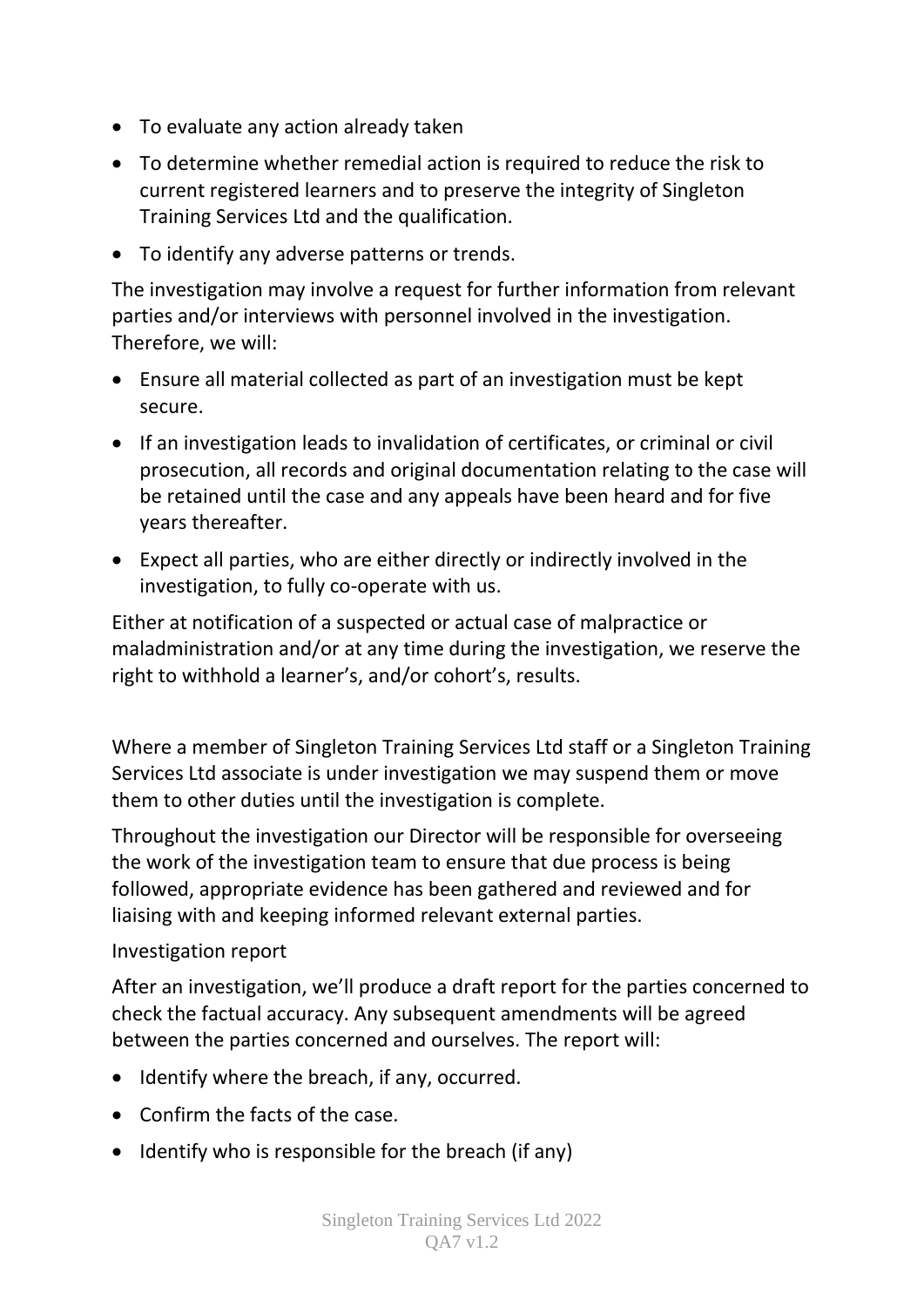• Confirm an appropriate level of remedial action to be applied.

We'll make the final report available to the parties concerned and to the regulatory authorities and other external agencies as required.

If it was an independent/third party that notified us of the suspected or actual case of malpractice, we'll also inform them of the outcome – normally within 10 working days of making our decision - in doing so we may withhold some details if to disclose such information would breach a duty of confidentiality or any other legal duty.

If it's an internal investigation against a member of our staff the report will be agreed by the Managing Director, along with the relevant internal managers and appropriate internal disciplinary procedures will be implemented.

#### **Investigation outcomes**

If the investigation confirms that malpractice or maladministration has taken place we will consider what action to take in order to:

- Minimise the risk to the integrity of certification now and in the future.
- Maintain public confidence in the delivery and awarding of qualifications.
- Discourage others from carrying out similar instances of malpractice or maladministration.
- Ensure there has been no gain from compromising our standards.

The action we take may include:

- Imposing actions in order to address the instance of malpractice/maladministration and to prevent it from reoccurring
- In cases where certificates are deemed to be invalid, inform the Awarding Organisation and the regulatory authorities concerned as to why they are deemed invalid. Further, inform the Awarding Organisation and the regulatory authorities concerned of any action to be taken for reassessment and/or for the withdrawal of the certificates. We will also let the affected learners know the action we're taking and that their original certificates are invalid and ask – where possible – to return the invalid certificates to Singleton Training Services Ltd
- Informing relevant third parties (e.g. funding bodies) of our findings in case they need to take relevant action in relation to the centre.

In addition to the above the Director will record any lessons learnt from the investigation and pass these onto relevant internal colleagues to help prevent the same instance of maladministration or malpractice from reoccurring.